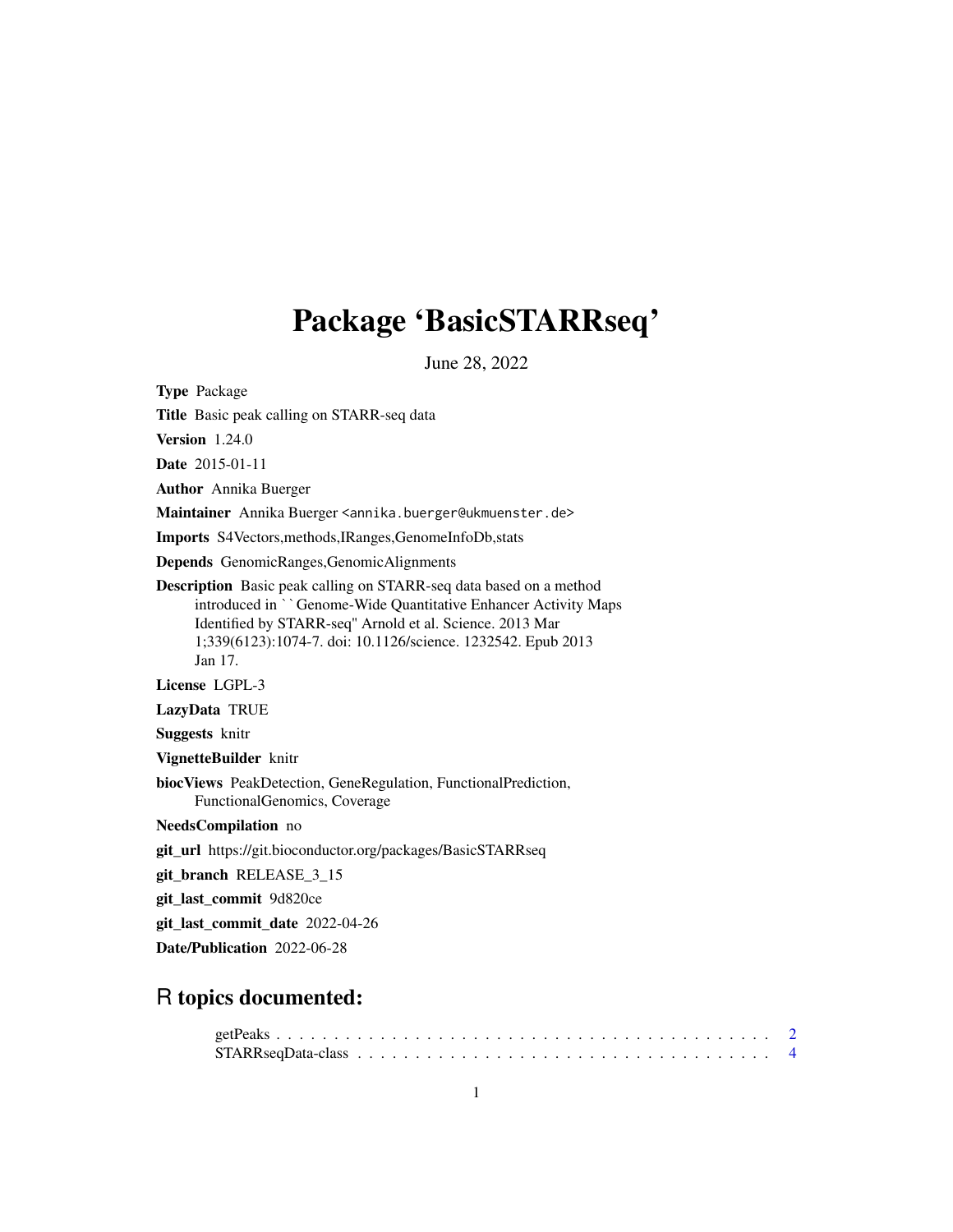#### <span id="page-1-0"></span>**Index** [6](#page-5-0) **6**

<span id="page-1-1"></span>getPeaks *Peak calling on STARR-seq data*

#### **Description**

Performs basic peak calling on STARR-seq data based on a method introduced in "Genome-Wide Quantitative Enhancer Activity Maps Identified by STARR-seq" Arnold et al. [1]

#### Usage

getPeaks(object, minQuantile =  $0.9$ , peakWidth =  $500$ , maxPval =  $0.001$ ,  $deduplicate = TRUE, model = 1)$ 

#### Arguments

| object      | A STARR sequest a object for which the peaks should be calculated.       |
|-------------|--------------------------------------------------------------------------|
| minQuantile | Which quantile of coverage height should be considered as peaks.         |
| peakWidth   | The width (in base pairs) that the peaks should have.                    |
| maxPval     | The maximal p-value of peaks that is desired.                            |
| deduplicate | Wether the sequences should be deduplicated before calling peaks or not. |
| model       | Which binomial model should be applied to calculate the p-values.        |

#### Details

The peak calling works the following way: All genomic positions having a STARR-seq coverage over the quantile minQuantile are considered to be the center of a peak with width peakWidth. If then two ore more peaks overlap, the lower one is discarded. If then the binomial p-Value of the peak is higher than maxPval the peak is discarded as well.

The binomial model 1 for calculating the p-Value is: number of trials = total number of STARR-seq sequences, number of successes = STARR-seq coverage, estimated sucess probability in each trial = input coverage/total number of input sequences.

The binomial model 2 for caculating the p-Value is: number of trials = STARR-seq coverage plus input coverage, number of successes = STARR-seq coverage, estimated success probability in each trial = total number of STARR-seq sequences/(total number of STARR-seq sequences plus total number of input sequences). This model is used in [1].

The enrichment of STARR-seq over input coverage is then calculated as follows: (STARR-seq coverage of peak/total number of STARR-seq sequences)/(input coverage of peak/total number of input sequences), the numinator and denuminator corrected conservatively to the bounds of the 0.95 binomial confidence inverval corresponding to model 1.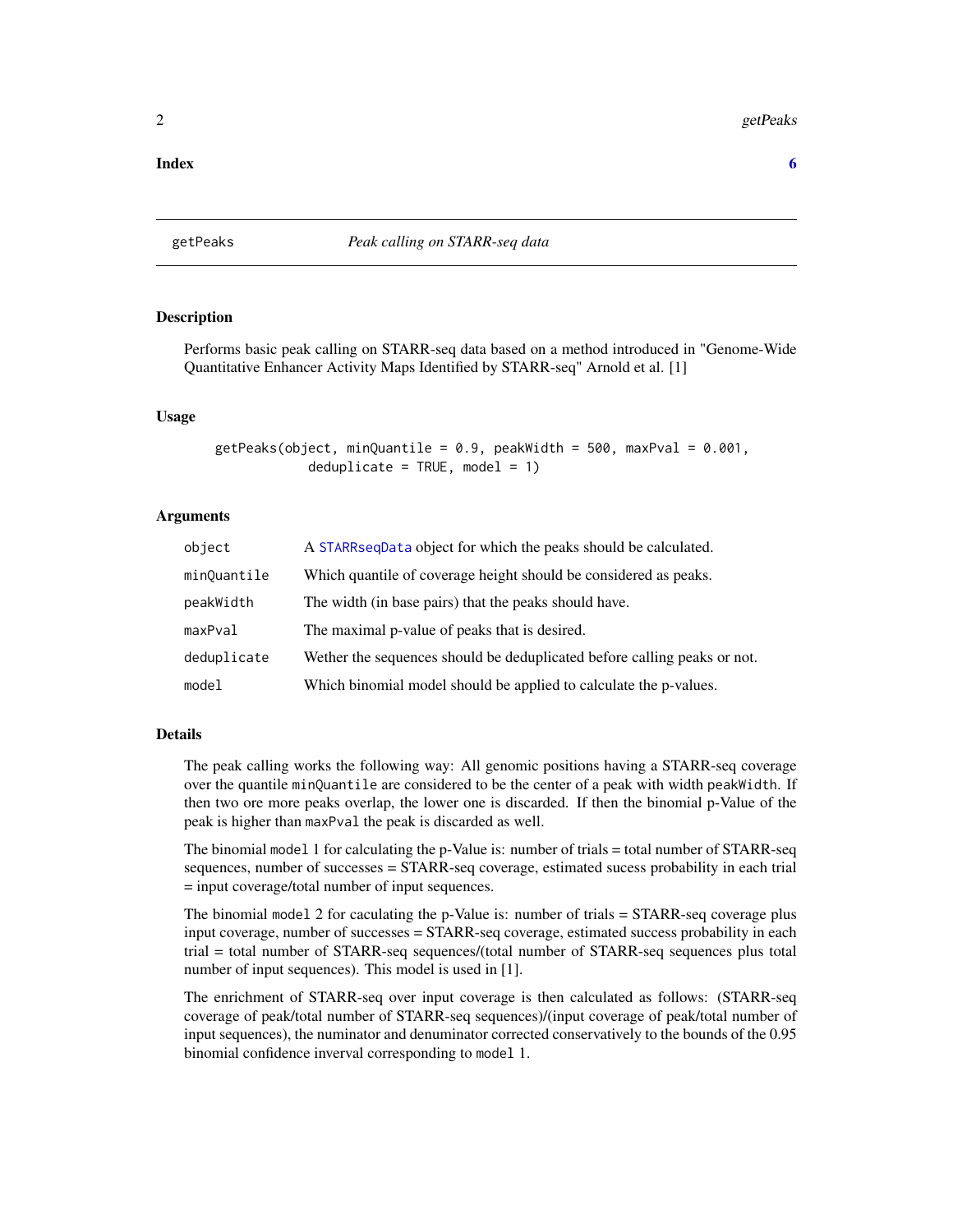#### <span id="page-2-0"></span>getPeaks 3

#### Value

The method getPeaks return a [GRanges](#page-0-0) object. The contained ranges are the found peaks with desired width peakWidth. The metadata columns of the ranges contain four elements:

| sampleCov  | The maximal and central STARR-seq coverage of the peak.                                                                                                                                      |
|------------|----------------------------------------------------------------------------------------------------------------------------------------------------------------------------------------------|
| controlCov | The maximum of the central and the median input coverage of the peak.                                                                                                                        |
| pVal       | The binomial p-Value of the coverage height of the peak normalised to toal<br>number of sequences in STARR-seq and input.                                                                    |
| enrichment | The enrichment of STARR-seq over input coverage height normalised to total<br>number of sequences in STARR-seq and input corrected conservatively to the<br>bounds of a confidence interval. |

#### Author(s)

Annika Buerger

#### References

[1] *Genome-Wide Quantitative Enhancer Activity Maps Identified by STARR-seq*. Arnold et al. Science. 2013 Mar 1;339(6123):1074-7. doi: 10.1126/science.1232542. Epub 2013 Jan 17.

#### See Also

[GRanges](#page-0-0) [STARRseqData-class](#page-3-2)

#### Examples

```
# create a small sample STARRseqData object
starrseqFileName <- system.file("extdata", "smallSTARR.bam",
                                package="BasicSTARRseq")
inputFileName <- system.file("extdata", "smallInput.bam",
                                package="BasicSTARRseq")
data <- STARRseqData(sample=starrseqFileName, control=inputFileName,
                        pairedEnd=TRUE)
# call peaks with default parameters
peaks = getPeaks(data)
# call peaks with no deduplication and no restriction concerning p-value
peaks = getPeaks(data, maxPval = 1, deduplicate = FALSE)
# call peaks with other binomial model and width 700
peaks = getPeaks(data, peakWidth = 700, model = 2)
# call peaks assuming less regions as potential peaks
peaks = getPeaks(data, minQuantile = 0.99)
```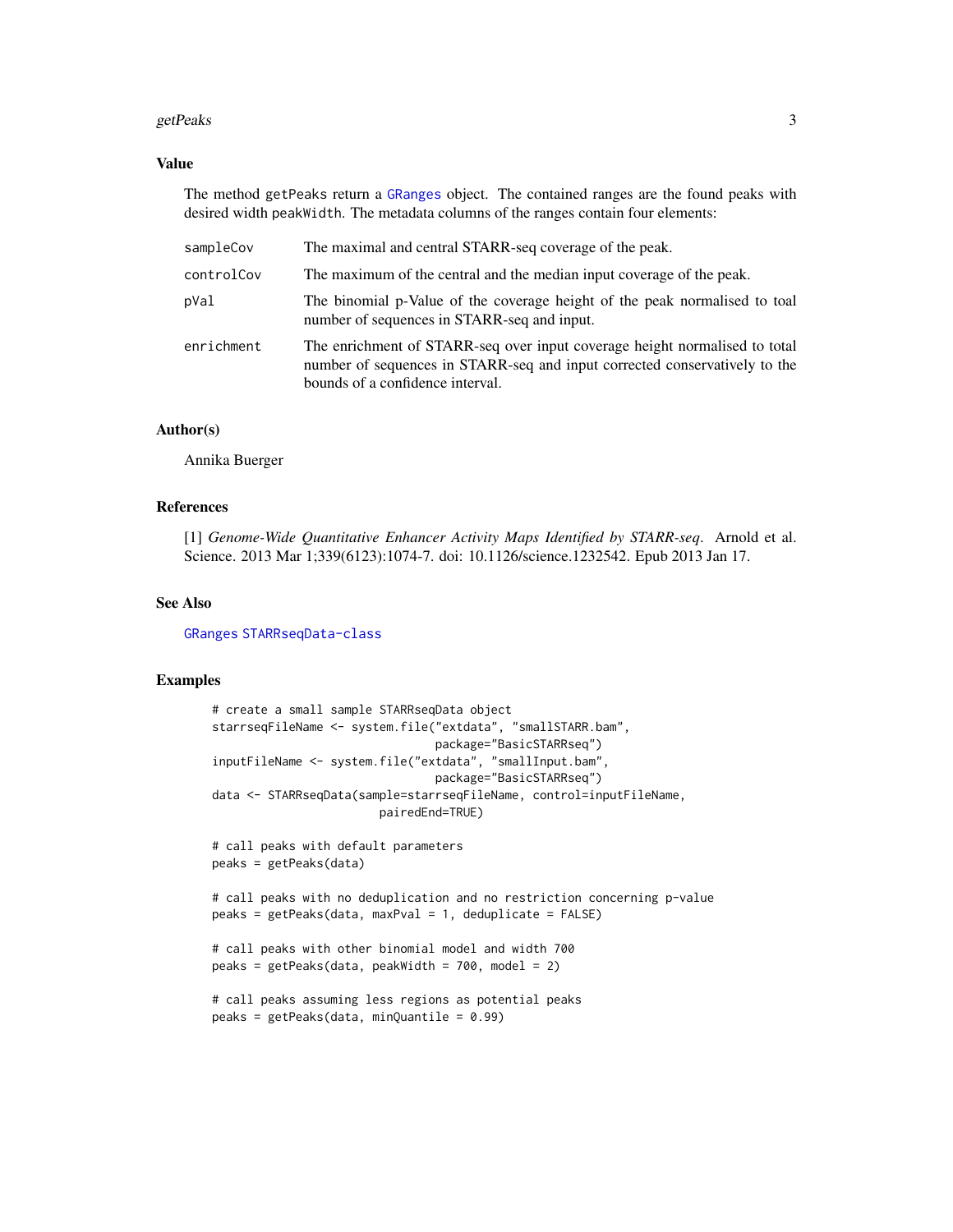<span id="page-3-2"></span><span id="page-3-0"></span>STARRseqData-class *Class* "STARRseqData"

#### <span id="page-3-1"></span>Description

The STARR-seq data class is a container for STARR-sequencing data.

#### Details

STARRseqData contains two GRanges objects that store the STARR-seq sequences and the input sequences respectively of an STARR-seq experiment.

#### **Slots**

sample: Object of class "GRanges" which contains STARR-seq sequences.

control: Object of class "GRanges" which contains input sequences.

#### **Constructor**

STARRseqData(sample, control): Create a STARRseqData object.

sample: An GRanges object.

control: An GRanges object.

#### **Accessors**

In the following code snippets, x is an STARRseqData object.

 $sample(x)$ ,  $sample(x)$  <- value: Get or set the STARR-seq sequences.

 $control(x)$ ,  $control(x) < -$  value: Get or set the input sequences.

#### Methods

getPeaks signature(object = "STARRseqData"): Performs basic peak calling on data.

#### Author(s)

A. Buerger

#### References

*Genome-Wide Quantitative Enhancer Activity Maps Identified by STARR-seq*. Arnold et al. Science. 2013 Mar 1;339(6123):1074-7. doi: 10.1126/science.1232542. Epub 2013 Jan 17.

#### See Also

[GRanges](#page-0-0) [getPeaks](#page-1-1)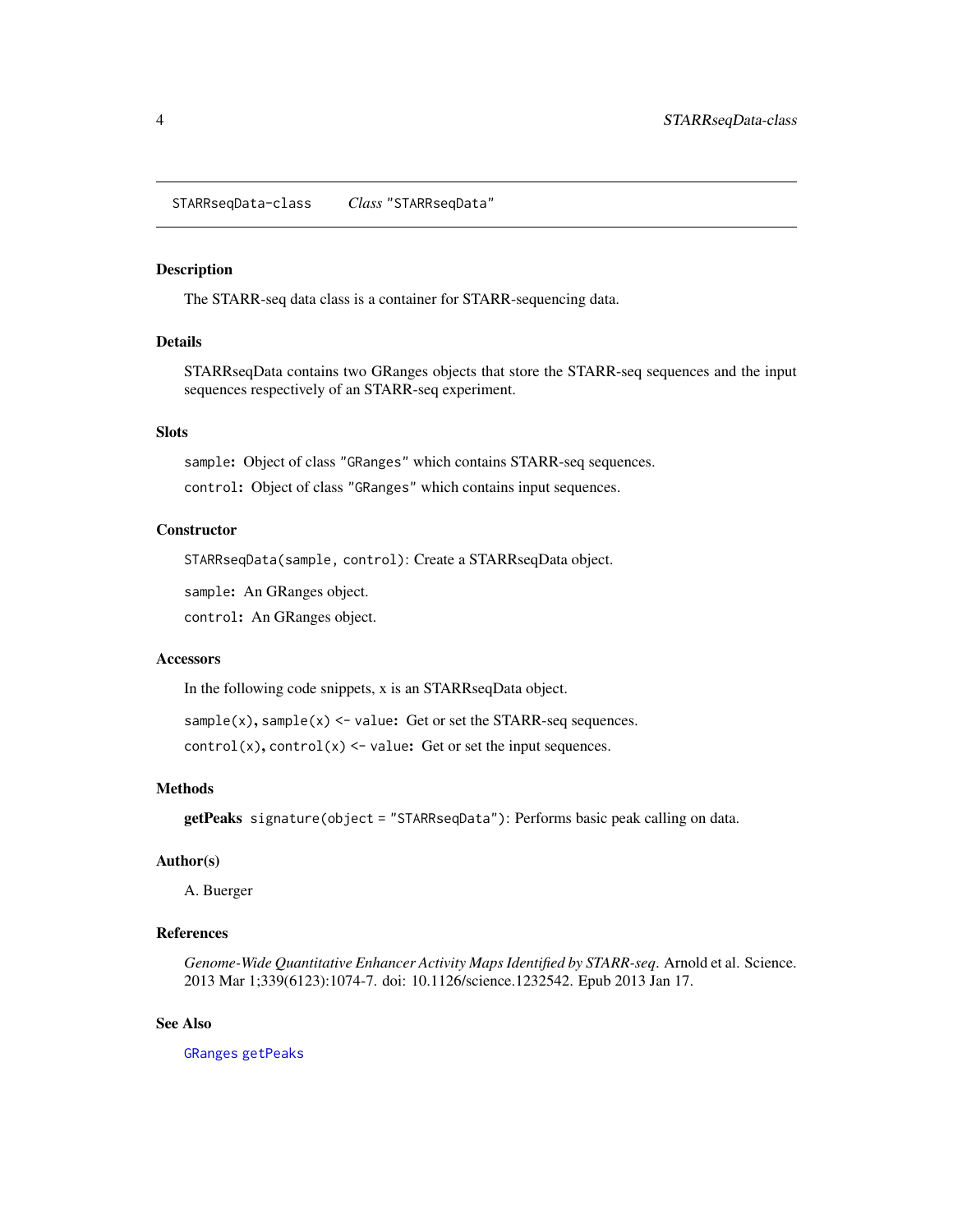#### STARRseqData-class 5

#### Examples

```
# create small sample dataset
starrseqFileName <- system.file("extdata", "smallSTARR.bam", package="BasicSTARRseq")
inputFileName <- system.file("extdata", "smallInput.bam", package="BasicSTARRseq")
STARRseqData(sample=starrseqFileName, control=inputFileName, pairedEnd=TRUE)
```